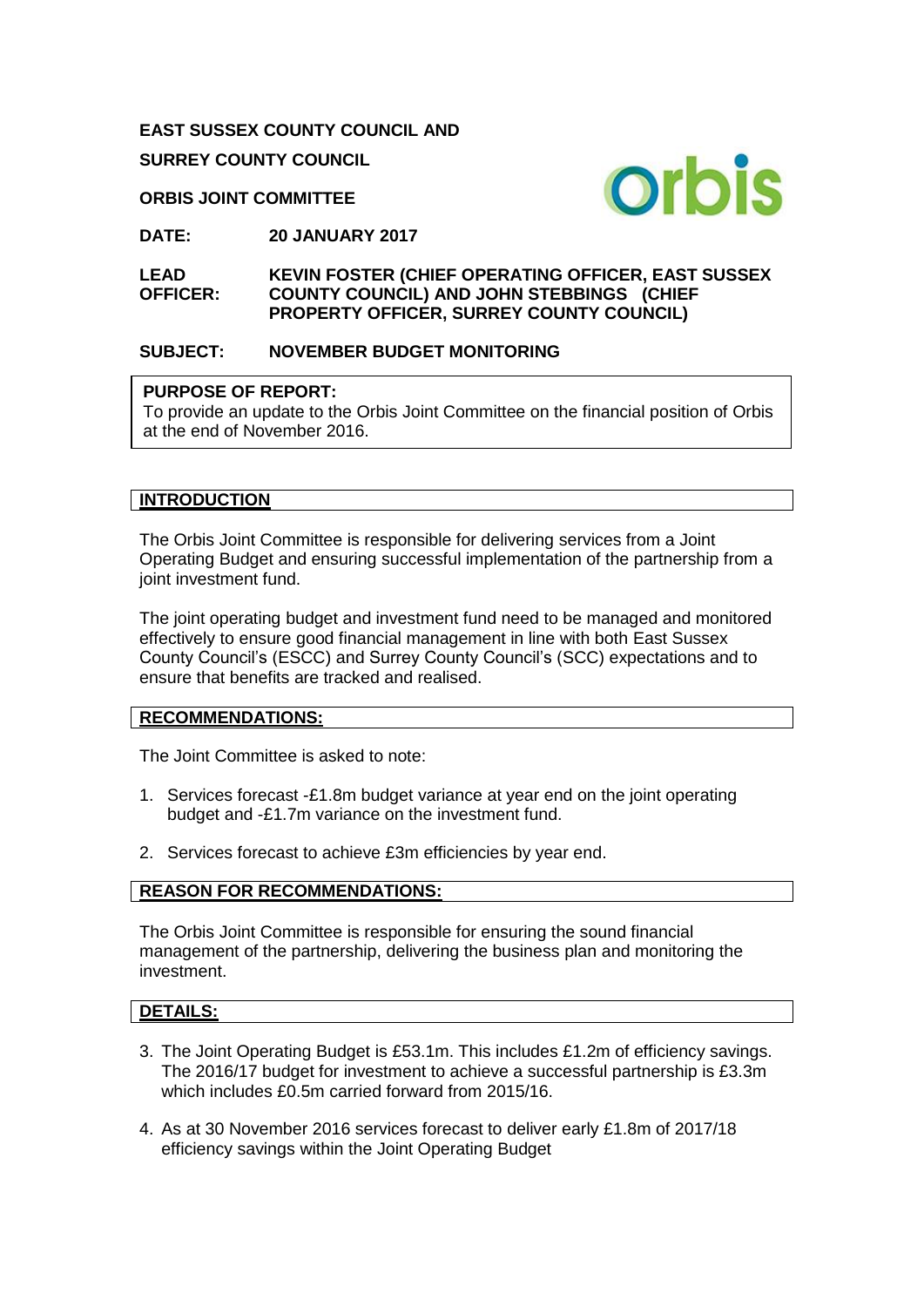## **Orbis Joint Operating Budget**

5. The following tables show the full year forecast position of the Joint Orbis Budget by service and the revenue contribution for each authority.

|                                     | <b>Budget</b> | <b>Forecast Variance</b> |          |                         | <b>Budget</b> |          | <b>Forecast Variance</b> |
|-------------------------------------|---------------|--------------------------|----------|-------------------------|---------------|----------|--------------------------|
|                                     | £000s         | £000s                    | £000s    |                         | £000s         | £000s    | £000s                    |
| <b>Business Operations</b>          |               |                          |          | Management <sup>1</sup> |               |          |                          |
| Staffing                            | 10,098        | 10,098                   | $\Omega$ | Staffing                | 570           | 455      | $-115$                   |
| Non-Staffing                        | 781           | 781                      | 0        | Non-Staffing            | 1,685         | 1,685    | 0                        |
| Income                              | $-5,679$      | $-5,679$                 | 0        | Income                  | 0             | 0        | 0                        |
|                                     | 5,201         | 5,201                    | 0        |                         | 2,255         | 2,140    | $-115$                   |
| <b>Finance</b>                      |               |                          |          | <b>Procurement</b>      |               |          |                          |
| Staffing                            | 10,258        | 9,698                    | $-560$   | Staffing                | 3,349         | 3,349    | $\Omega$                 |
| Non-Staffing                        | 423           | 423                      | 0        | Non-Staffing            | 305           | 305      | 0                        |
| Income                              | $-1,244$      | $-1,244$                 | 0        | <b>Income</b>           | $-154$        | $-154$   | 0                        |
|                                     | 9,437         | 8,877                    | $-560$   |                         | 3,500         | 3,500    | 0                        |
| <b>Human Resources</b>              |               |                          |          | <b>Property</b>         |               |          |                          |
| Staffing                            | 4,897         | 4,577                    | $-320$   | Staffing                | 10,226        | 9,911    | $-315$                   |
| Non-Staffing                        | 716           | 716                      | 0        | Non-Staffing            | 1,278         | 1,278    | 0                        |
| Income                              | $-566$        | $-566$                   | 0        | Income                  | $-1,202$      | $-1,177$ | 25                       |
|                                     | 5,047         | 4,727                    | $-320$   |                         | 10,302        | 10,012   | $-290$                   |
| <b>Information &amp; Technology</b> |               |                          |          |                         |               |          |                          |
| Staffing                            | 17,310        | 16,810                   | $-500$   | <b>Total Orbis</b>      | 53,105        | 51,320   | $-1,785$                 |
| Non-Staffing                        | 1,641         | 1,641                    | 0        |                         |               |          |                          |
| Income                              | $-1,587$      | $-1,587$                 | 0        |                         |               |          |                          |
|                                     | 17.364        | 16,864                   | $-500$   |                         |               |          |                          |

| Table 1 Joint Operating Budget by service |  |  |  |  |  |
|-------------------------------------------|--|--|--|--|--|
|-------------------------------------------|--|--|--|--|--|

 1. Management costs include an adjustment to ensure that the cost of pension contributions is similar in both SCC & ESCC.

#### Table 2: Total Joint Operating Budget and revenue contributions by ESCC & SCC

|                            | <b>Budget</b> | Forecast  | Variance |                              | <b>Budget</b> |        | <b>Forecast Variance</b> |
|----------------------------|---------------|-----------|----------|------------------------------|---------------|--------|--------------------------|
|                            | £000s         | £000s     | £000s    |                              | £000s         | £000s  | £000s                    |
| <b>Subjective Analysis</b> |               |           |          | <b>Contribution to Orbis</b> |               |        |                          |
| Income                     | $-10.431$     | $-10.406$ | 25       | <b>ESCC</b>                  | 15.916        | 15.381 | $-535$                   |
|                            |               |           |          | <b>SCC</b>                   | 37,189        | 35,939 | $-1,250$                 |
| Staffing                   | 56,707        | 54.897    | $-1,810$ |                              | 37,189        | 35,939 | $-1,785$                 |
| Non-staffing               | 6,829         | 6,829     | 0        |                              |               |        |                          |
| Total                      | 63,536        | 61,726    | $-1,810$ |                              |               |        |                          |
|                            |               |           |          |                              |               |        |                          |
| Total Orbis                | 53,105        | 51,320    | $-1,785$ |                              |               |        |                          |

The contributions made by each authority and the size of the Orbis budget will change if the adjustments set out in the 2017/18 budget report to the Orbis Joint Committee on 20 January 2017 are agreed. This should not impact on the forecast variance.

6. In addition to the savings to be delivered this year, Orbis is expected to deliver further savings of £3.1m in 2017/18, as part of the Business Plan. As set out in the 2017/18 budget report, Orbis is now planning to achieve a further £0.8m of



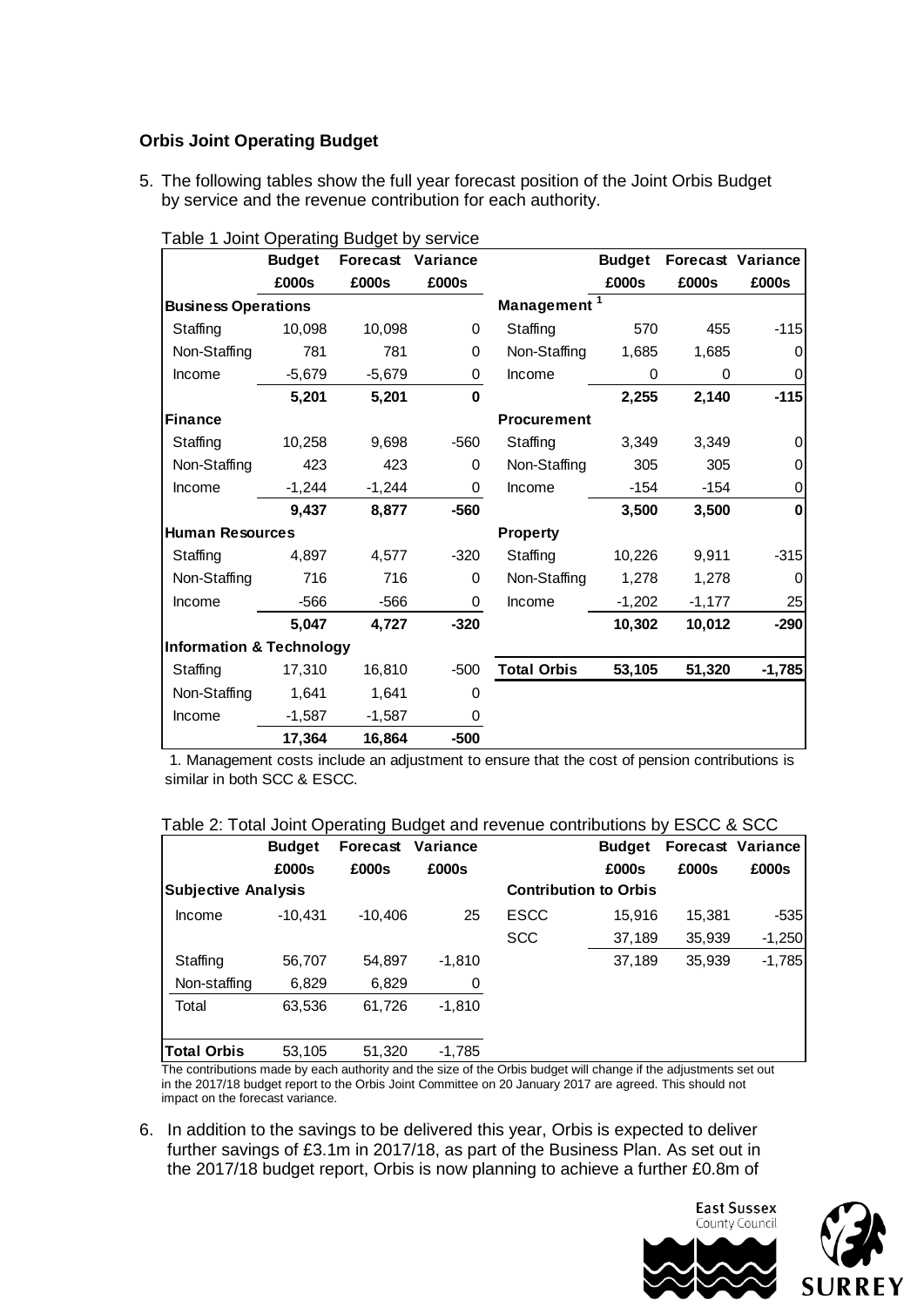savings in 2017/18. Since the major budget expenditure is on staffing, services are planning restructures and are likely to deliver some of the savings this year. Services are holding vacancies and have recently agreed 22 voluntary severance cases, which is likely to lead to a year end underspend of -£1.8 m. Although this is 3% of the net budget, Orbis continues to deliver effective services.

#### **Orbis Investment**

- 7. The estimated amount of investment required to ensure the success of the partnership and deliver the efficiency savings is £7.6m over 5 years from 2014/15. The partnership is responsible for ensuring this is effectively managed and as a result it will be continually monitored and reported to the Orbis Leadership Team monthly and the Orbis Joint Committee quarterly.
- 8. The amount earmarked in both authorities 2016/17 budgets for Orbis Investment totals £3.3m. Of this, the Councils have given their approval to spend £1m. This is primarily for the Orbis Programme Team and redundancies. Further elements need an approved business case before proceeding.
- 9. The recent voluntary severance scheme has helped deliver savings early, however this has meant that the budget for redundancies has been brought forward by £0.4m. In addition the major investment in Information Technology (IT) is now planned for later than anticipated leading to a full year variance of -£2.1m.

| <b>Orbis Investment</b>                                                           | <b>Plan Estimate</b> | <b>FY Var</b> |          |
|-----------------------------------------------------------------------------------|----------------------|---------------|----------|
|                                                                                   | £000                 | £000          | £000     |
|                                                                                   |                      |               |          |
| Programme Management & Co-ordination                                              | 158                  | 103           | -55      |
| Enabling Programme Support including people<br>& change and organisational design | 235                  | 243           | 8        |
| Service Design - Procurement                                                      | 32                   | 32            | 0        |
| <b>Total Programme Expenditure</b>                                                | 425                  | 377           | $-47$    |
| Joint Bandwidth & Synchronise email                                               | 67                   | 67            | 0        |
| <b>External Advice</b>                                                            | 250                  | 250           | 0        |
| Redundancy                                                                        | 256                  | 732           | 477      |
| <b>Total Approved Expenditure</b>                                                 | 997                  | 1,427         | 430      |
| Earmarked but not approved to proceed                                             |                      |               |          |
| Core IT                                                                           | 1,005                | 100           | $-904$   |
| <b>Business Services IT</b>                                                       | 1,098                | 110           | $-988$   |
| Contingency                                                                       | 217                  | 22            | $-195$   |
|                                                                                   | 2,319                | 232           | $-2,087$ |
| <b>Total Orbis Investment</b>                                                     | 3,316                | 1,659         | $-1,658$ |

## 10. Table 3: 2016/17 Orbis Investment

The redundancies include the recently agreed VS cases. The total spend on redundancies since the start of Orbis is £827k, leaving only £173k for future redundancies.

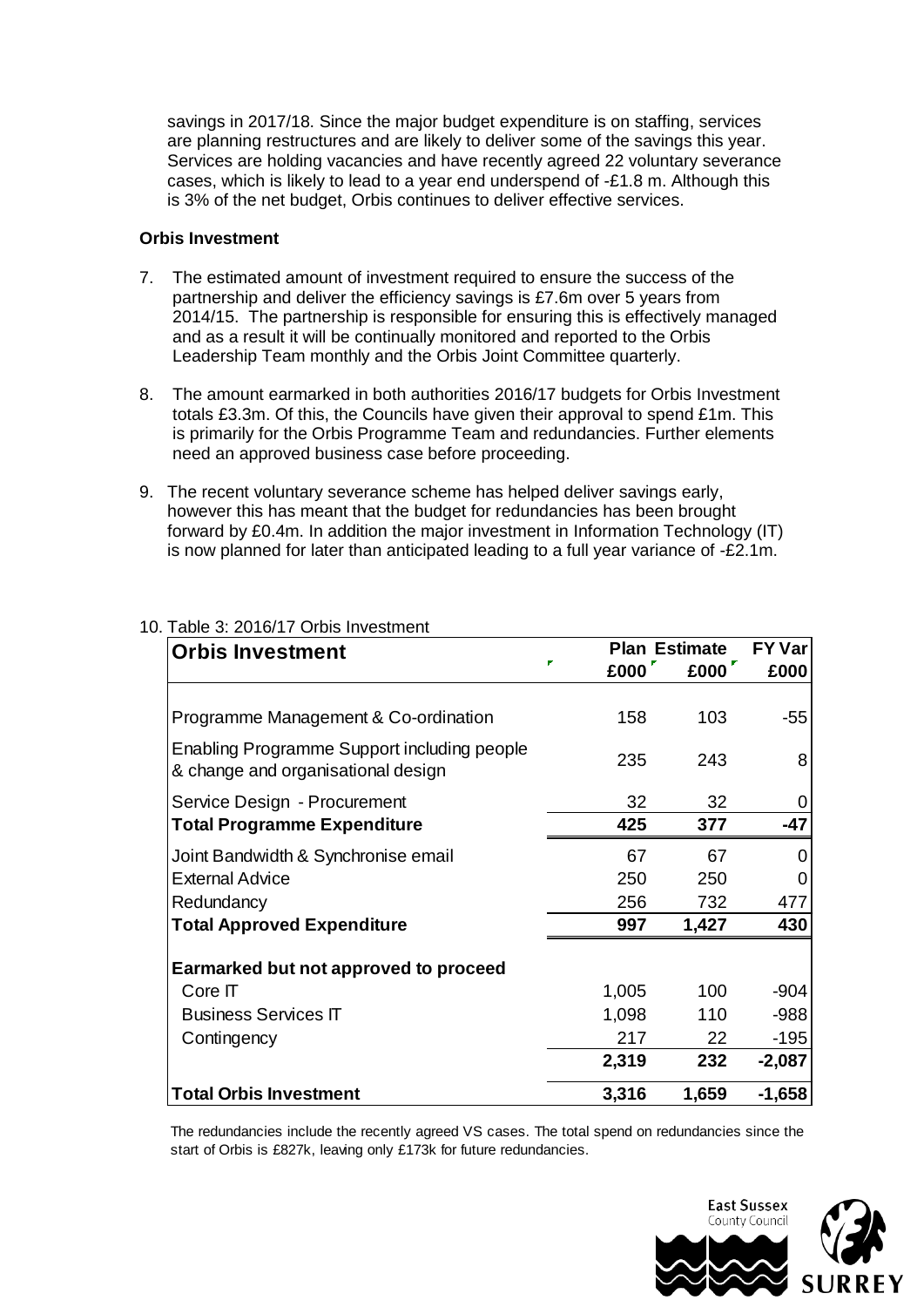## **Staffing**

11. The Orbis Joint Committee is responsible for managing all aspects of the Joint Operating Budget, including staffing. The staffing budget is set on the estimated labour needed to deliver its services, including an estimated level of vacancies. It expresses this as budgeted full time equivalent (FTEs) staff and converts it to a cost for the budget. The budget provides for 1,298 FTE and there are currently 95 vacancies, including vacant positions being covered by agency staff. Table 4 shows the vacant posts for each service.

| Table 4: Vacant positions  |               |               |        |  |  |  |  |
|----------------------------|---------------|---------------|--------|--|--|--|--|
| <b>FTE</b>                 | <b>Budget</b> | <b>Filled</b> | Vacant |  |  |  |  |
| <b>Business Operations</b> | 310           | 294           | $-16$  |  |  |  |  |
| l Finance                  | 198           | 182           | $-16$  |  |  |  |  |
| Human Resources            | 104           | 97            | $-7$   |  |  |  |  |
| Information Technolog      | 378           | 347           | $-31$  |  |  |  |  |
| Management*                | 8             | 6             | $-2$   |  |  |  |  |
| l Procurement              | 66            | 64            | $-2$   |  |  |  |  |
| Property                   | 234           | 213           | $-21$  |  |  |  |  |
| Tota FTE                   | 1,298         | 1,203         | -95    |  |  |  |  |

 $\tau$  able 4: *Vacant* positions

\* Management includes support for Assistant Directors & Business improvement for the whole of Orbis

12. As expected, where services are holding staff vacancies to deliver savings, there is a year to date underspend on staffing of -£1.1m, leading to the full year variance of -£1.8m. The following table provides a breakdown of the staffing year to date variance for each service.

| Year to Date Staffing      | <b>Budget</b> | Actual | Variance |  |
|----------------------------|---------------|--------|----------|--|
|                            | £000s         | £000s  | £000s    |  |
| <b>Business Operations</b> | 6,732         | 6,633  | $-100$   |  |
| l Finance                  | 6,839         | 6,700  | $-139$   |  |
| Human Resources            | 3,264         | 3,005  | $-259$   |  |
| Information Technology     | 11,540        | 11,173 | $-367$   |  |
| Management                 | 380           | 316    | -64      |  |
| Procurement                | 2,233         | 2,294  | 62       |  |
| Property                   | 6,817         | 6,561  | $-256$   |  |
| <b>Total Orbis</b>         | 37,805        | 36,682 | $-1,123$ |  |

# Table 5: Year to date staffing variance

#### **Efficiencies**

13. The Joint Operating Budget includes challenging efficiency savings and increased income targets of £1.2m. Services are putting plans in place to achieve a further £3.9m in 2017/18, as detailed in the 2017/18 Orbis budget report.